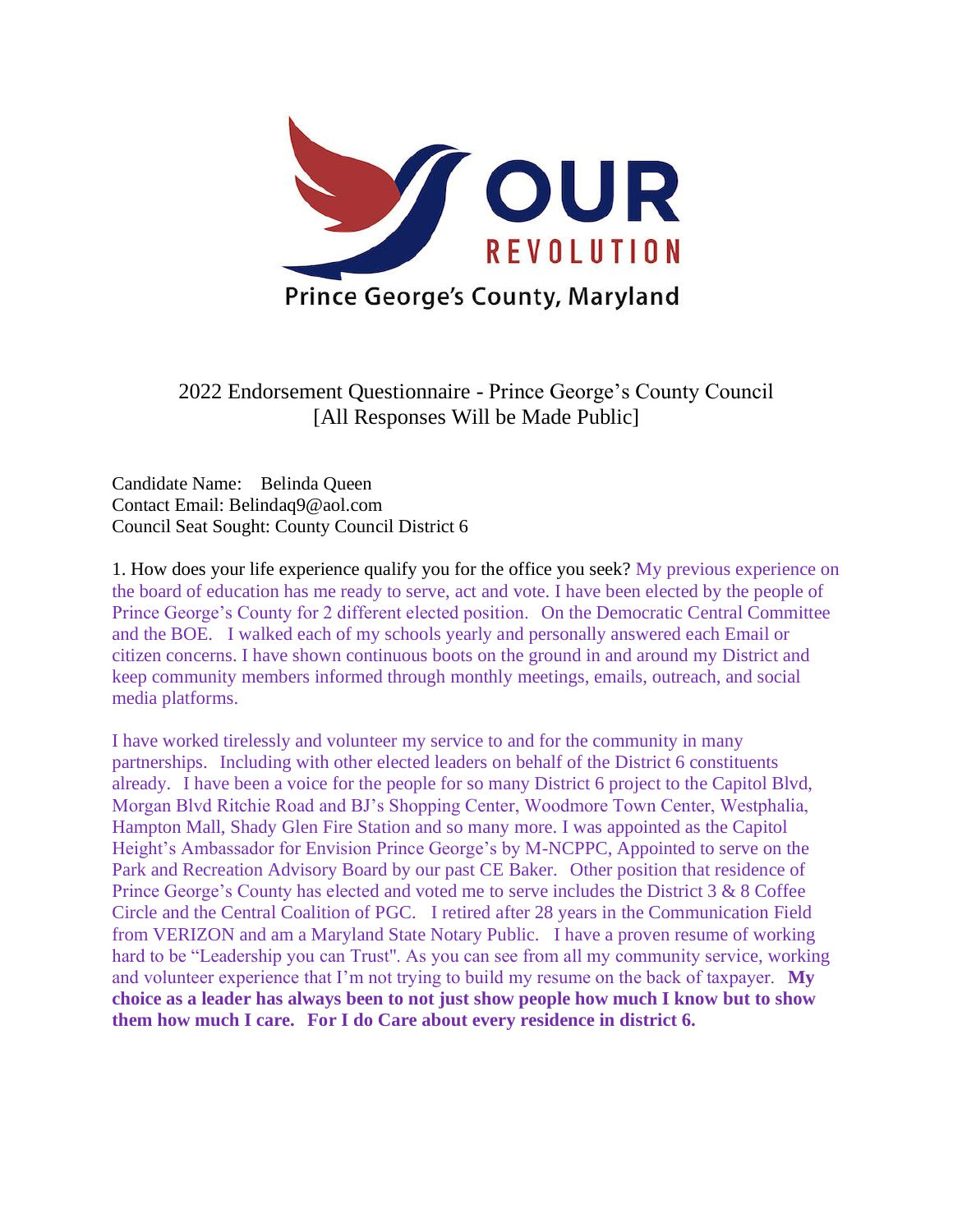2. What have the primary sources of your campaign's fundraising been, both in this campaign and past campaigns? Myself, family, friends and community members.

3. In 2018, the Prince George's County Council approved a small-donor public financing program for Council and Executive races to come into effect for the 2026 election. As yet, the Fair Election Fund Commission has not been set up and no funding has been allocated to the program. Do you support the small donor public financing program? If elected to the Council, will you work to ensure the program is funded each year leading up to the full funding needed for the 2026 election? Definitely, I was blessed to have the funds but it was easy and gave up a lot for what I believe in. Many caring candidate for the people may not have the funds and it will be so helpful.

4. In 1992, through a citizen-driven referendum, a two-term limit was placed on council members which the council repeatedly attempted to repeal over the years and repeatedly failed. As a result of the addition of two at-large seats on the council in 2016, the two-term limit has been diluted with council members allowed to jump from at-large to district seats and back without limit. Do you think district membership on the council is significantly different from at-large membership? I watch this past term the pros and cons. The pros of an experience member and the cons of trying to figure how to get around the policy the people are not in agreement with. Would you support or oppose the reinstatement of strict two-term limits? I would support it if the needs of the majority of our resident wants it. Especially in District 6. My vote would be of what my constituents has felt is best suited for the voters.

4. What is your position on the Maryland MAGLEV train proposal? Against. I have stated it publicly as the school board represented and maintain it as many of our residents don't see a benefit in it and don't want our underground foundations shaken.

5. There is a great shortage of affordable housing in Prince George's County. What role can the County government have in creating policies that will provide affordable housing for residents at all income levels? Make it a good percentage requirement for all new development. Help with low interest rate loans. Government tax credits and grant incentives programs. How will you engage on this issue? Look for ways to improve and add to the current legislative. Think outside the box and partner with hotels and churches to help accomplish and achieve affordability for all.

6. As part of the Maryland Police Accountability Act of 2021 (HB670-2021), the Maryland General Assembly requires each county to set up a Police Accountability Board (PAB). Prince George's County Council must pass legislation to fulfill this State mandate.

- a. Do you support incorporating the functions of the existing Citizen Complaint Oversight Panel in the PAB? No, I think it would be better if they come together if a need arises.
- b. How would you ensure that the composition of the PAB reflects the community? By community members being a major part as members on the board
- c. Do you support a PAB with subpoena powers and paid investigators to effectively review complaints of police misconduct filed by members of the public? Yes
- d. Do you support adequate funding to staff the PAB to investigate the number of complaints filed, including budgeting for independent legal counsel? Yes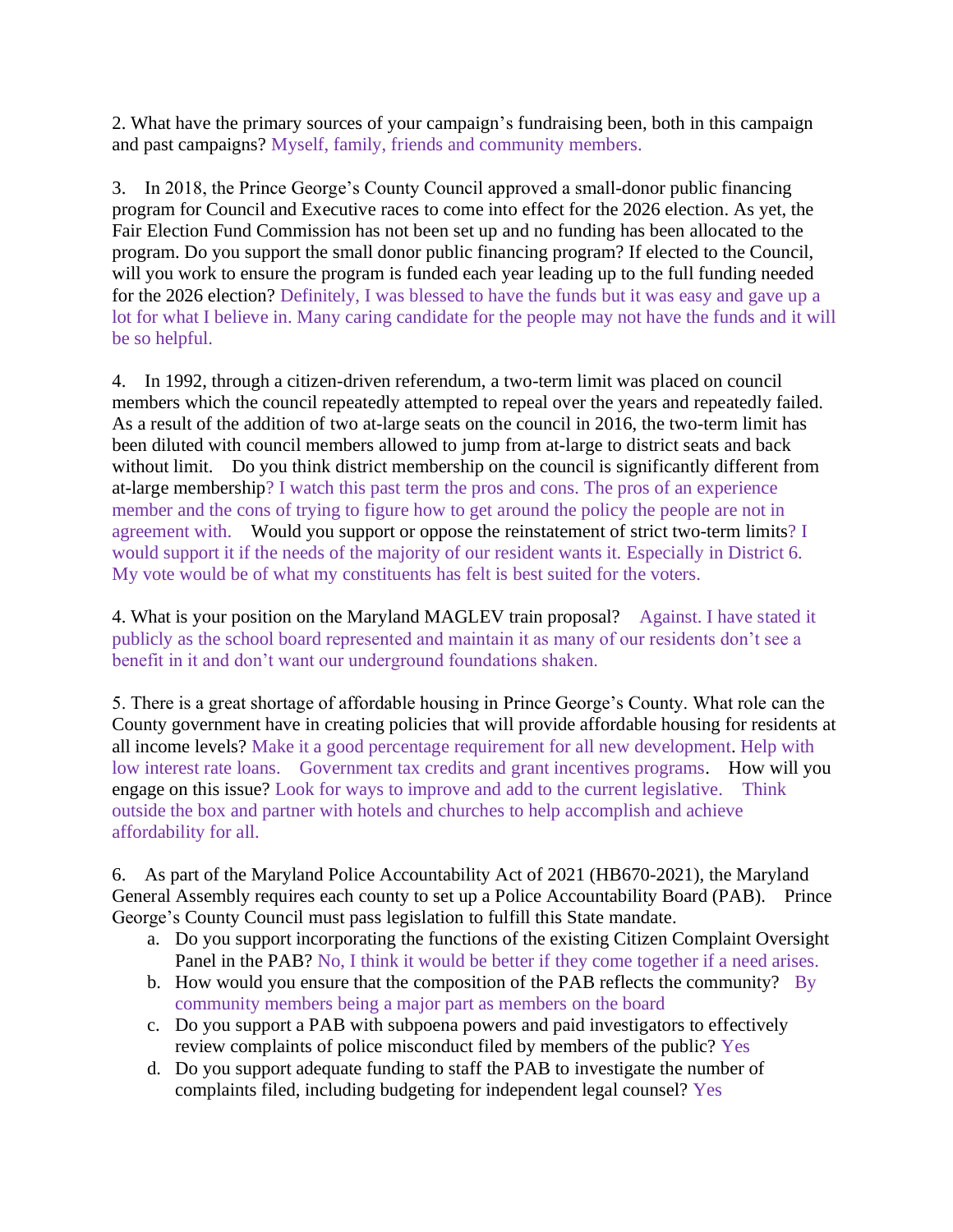7. The County Council approved a councilmanic district map that was very different from the map created by the independent Redistricting Commission appointed by the council. The map was found illegal by two separate levels of our judicial system. Please share your thoughts on the Council's map, public opposition to the map, and the judicial finding. I was upset and disappointed. We elected them to represent the voice of the people. They made it personal. They not only did not listen to the people but wasted money and time for a commission they did not accept their advice. My vote is as your elected leader will always be for the people.

8. The County has a massive backlog in school maintenance, renovation, replacement, and expansion, which former Board Chair and education stalwart, Dr. Alvin Thornton, has attributed in large part to 20 years of historical racial discrimination towards Prince George's students.

- **a.** The County's solution to part of this problem has been to engage in a Public-Private Partnership for the construction and maintenance of six middle schools - the first county in the entire country to engage in a P3 for school construction. Do you think that using private capital with significantly higher interest rates that places the burden on Prince George's taxpayers is a viable model to address historical racial discrimination or should the State make Prince George's schools whole through State funding. As one of the board members who voted for P3 let me say that we either pay now or we will pay later. As we are doing with the 20 years of backlog. We cannot let this get further behind. I believe the maintenance and upkeep of the P3 schools by the Private-Public Partnership we be a saving in itself. It would be even better if the State made our school system whole.
- **b.** What is the solution to fixing the huge remaining backlog in school maintenance, renovation, replacement, and expansion? I worked hard in my last 2 years to get Central Renovated. As beautiful as it is more is need for the outdoor field and to bring it into the 21<sup>st</sup> Century. We have many beautiful building with stable foundations that can be Modernized and renovated. We must find was to invest and advocate to keep our school update and well maintained. Never should there be a 20 year backlog of repairs or maintained again. Bi-yearly safety and educational learning environment inspection should be required at all schools. The State needs to invest and insure the county is monitoring.
- **c.** What actions do you think the County should take to ensure that school capacity matches current and future demand? Implement a fair ratio for school capacity in communities and when development is build make sure these number are accounted for and if need small educational hubs included as part of the development.

9. Should the Prince George's School Board be restored to a fully elected body? Why or why not? Yes, as a previously elected board member my accountability was to the residence and the people. The vote show if you watch the elected member verse the appointed, how all appointed members vote.

10. Through legislation and through zoning and land use decisions, the Council plays a decisive role in county planning, and that planning drives transportation demand, demand for services and facilities, environmental and public health impacts, greenhouse gas emissions, and many other